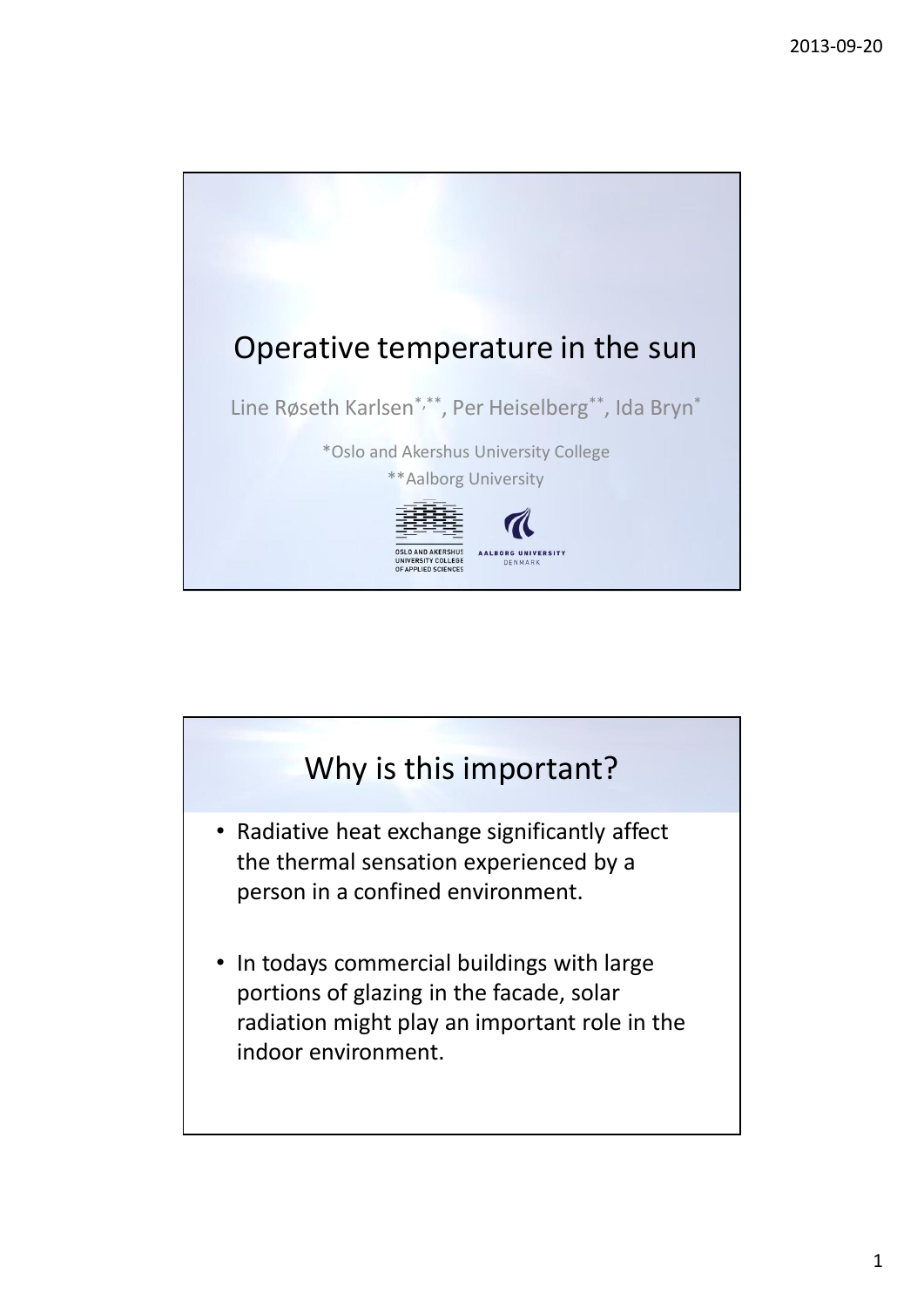## How is thermal comfort in the sun treated in building simulation tools?

## **SIMIEN**

- Isothermal surface temperature.
	- Radiation heat gain is assumed to be distributed evenly on the different opaque surfaces in the room.
	- Direct sun on the human is not accounted for.

## **IDA ICE 4.5**

- Mean radiant temperature is calculated based on view factors between the zone and an infinitely small cube.
	- Direct sun radiation through window before first reflection is not accounted for.
	- $-$  Do not take into account the contribution of solar radiation on the human body.

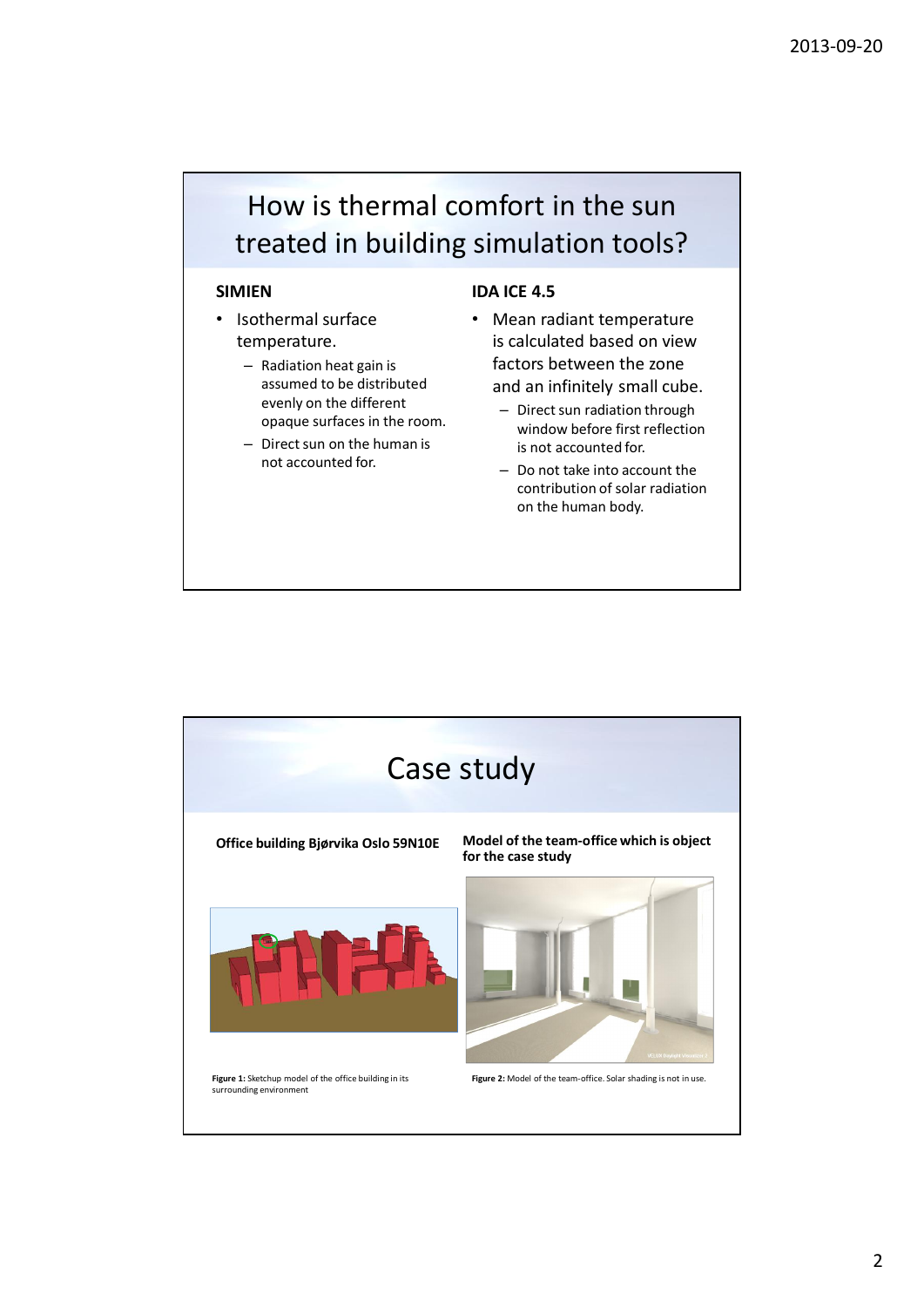|                                        | Case study                 |                         |                                    |  |  |
|----------------------------------------|----------------------------|-------------------------|------------------------------------|--|--|
| <b>IDA ICE model</b>                   | <b>Building properties</b> |                         |                                    |  |  |
|                                        | U-value wall               | 0.17 W/m <sup>2</sup> K |                                    |  |  |
|                                        | U-value roof               |                         | 0.12 W/m <sup>2</sup> K            |  |  |
|                                        | Normalised thermal bridge  |                         | 0.06 W/K m <sup>2</sup> floor area |  |  |
|                                        | U-value window             |                         | 1.1 $W/m^2 K$                      |  |  |
|                                        | g-value window             |                         | 0.27                               |  |  |
|                                        | τ, solar transmittance     |                         | 0.24                               |  |  |
|                                        | VAV-ventilation            |                         | $2-3$ $1/s / 0.6$ $1/s$            |  |  |
|                                        | Active beam cooling        |                         | 60 W/m <sup>2</sup>                |  |  |
|                                        | Set point heating (NS3031) |                         | 21/19                              |  |  |
|                                        | Set point cooling (NS3031) | 22                      |                                    |  |  |
|                                        |                            | light                   | 8 W/m <sup>2</sup>                 |  |  |
| Figure 3: Simulation model for IDA ICE | Internal gains<br>(N53031) | Equipment               | 11 W/m <sup>2</sup>                |  |  |
|                                        |                            | People                  | 4 W/m <sup>2</sup>                 |  |  |

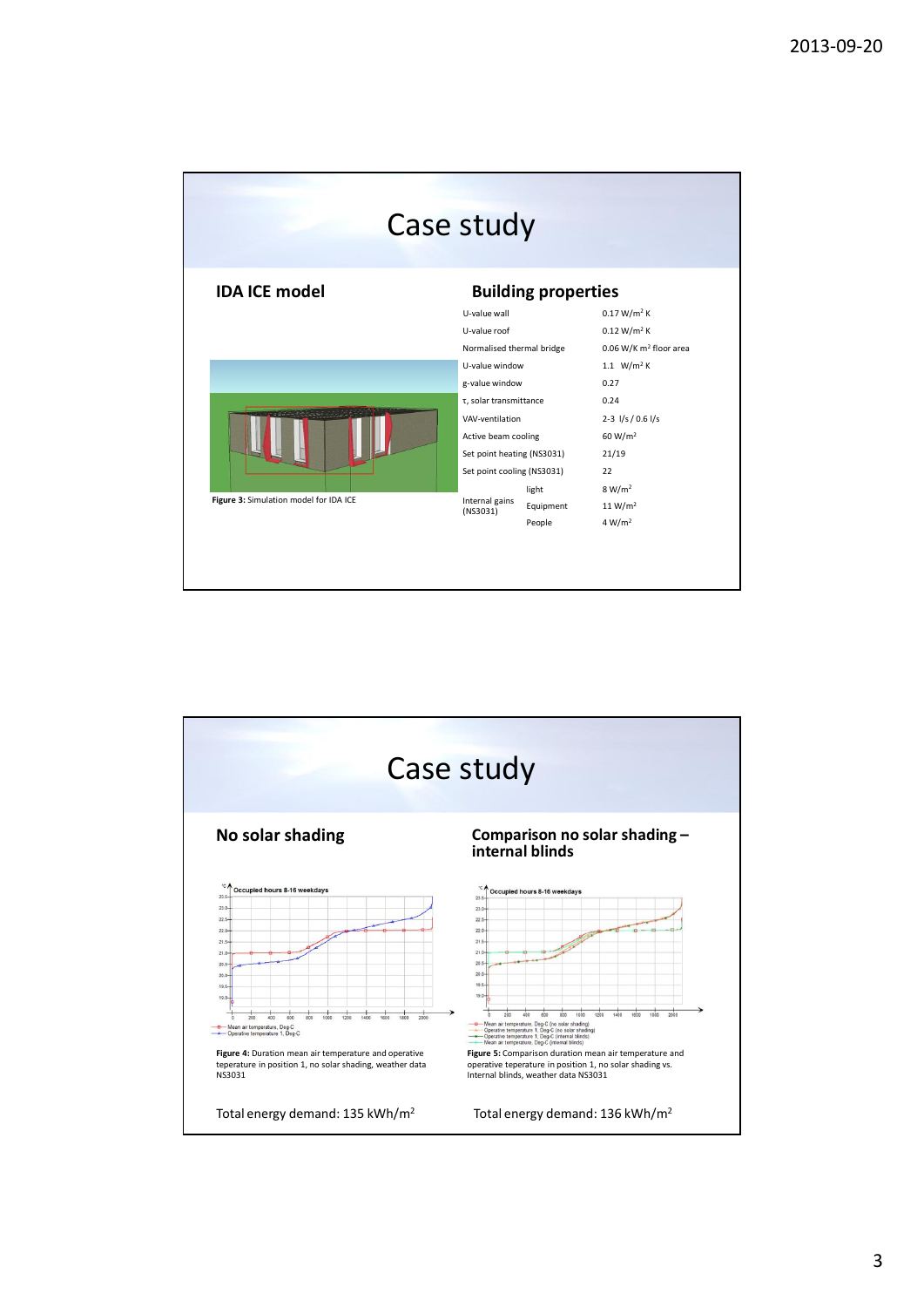## Calculation of operative temperature in the sun

Mean radiant temperature of an object exposed to directional irradiation from a highintensity radiant source according to P.O. Fanger:

$$
T_{mrt} = \sqrt[4]{(T_{umrt}^4 + (\text{const} \cdot f_p \cdot \alpha_{ir} \cdot q_{ir}))}
$$

| : mean radiant temperature of irradiated person<br>: mean radiant temperature of unirradiated person<br>$\frac{1}{\varepsilon_p \cdot \sigma}$ |
|------------------------------------------------------------------------------------------------------------------------------------------------|
| : emittance (0,97)                                                                                                                             |
| : Stephan Boltzmanns constant                                                                                                                  |
| : projected area factor (0.25 for the sphere)                                                                                                  |
| : absobtance of outer surface of the object (assumed to be 0.85 for this case)                                                                 |
| : irradiation from the source                                                                                                                  |
|                                                                                                                                                |
|                                                                                                                                                |
|                                                                                                                                                |

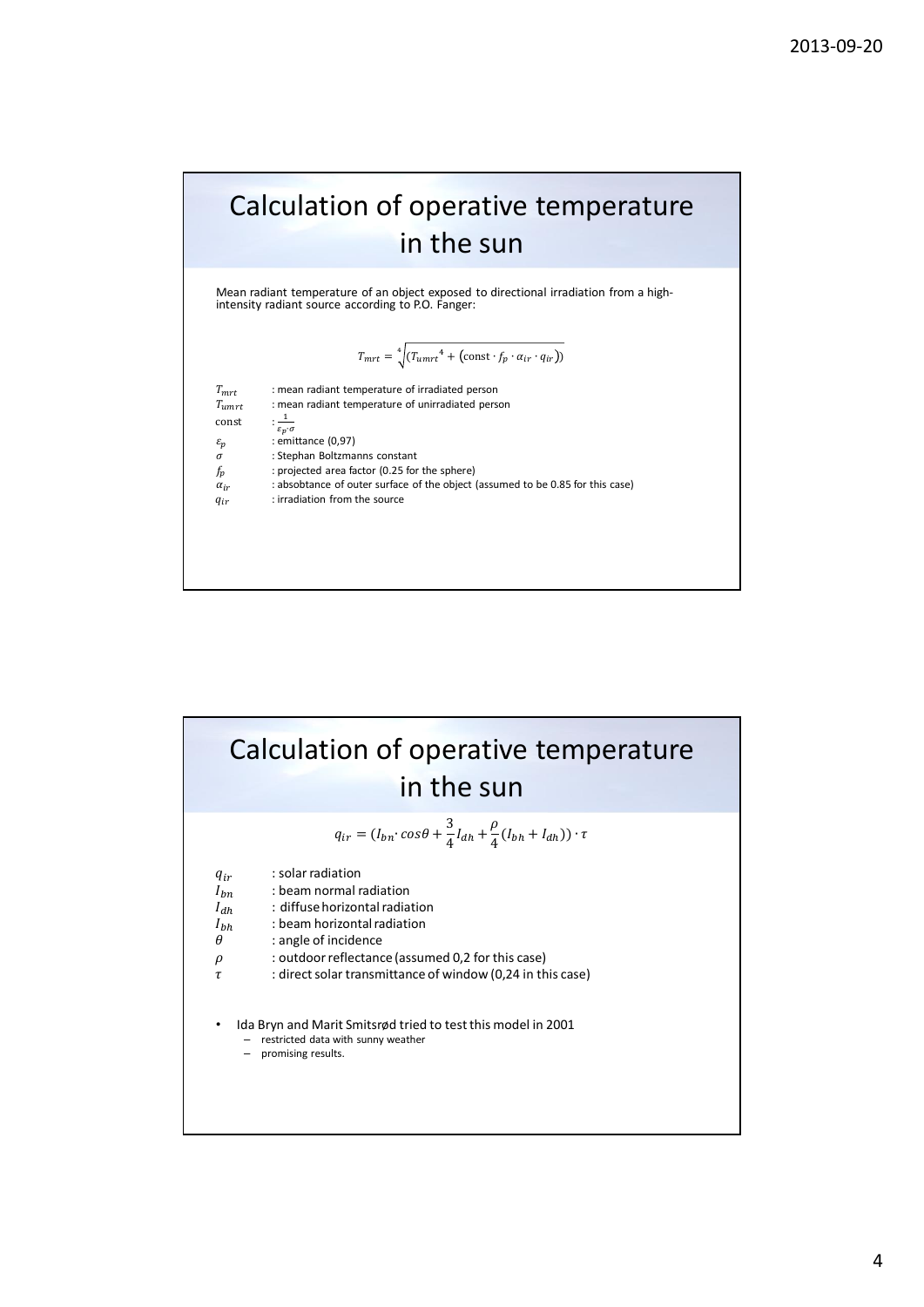|                                        | Case study                |                                                                                          |                             |  |  |
|----------------------------------------|---------------------------|------------------------------------------------------------------------------------------|-----------------------------|--|--|
| <b>IDA ICE model</b>                   |                           | <b>Building properties</b>                                                               |                             |  |  |
|                                        | U-value wall              | 0.17 W/m <sup>2</sup> K<br>0.12 W/m <sup>2</sup> K<br>0.06 W/K m <sup>2</sup> floor area |                             |  |  |
|                                        | U-value roof              |                                                                                          |                             |  |  |
|                                        | Normalised thermal bridge |                                                                                          |                             |  |  |
|                                        | U-value window            |                                                                                          | 1.1 $W/m^2 K$               |  |  |
|                                        | g-value window            |                                                                                          | 0.27                        |  |  |
|                                        | τ, solar transmittance    |                                                                                          | 0.24                        |  |  |
|                                        | VAV-ventilation           |                                                                                          | $2 - 3.5$ $1/s / 0.8$ $1/s$ |  |  |
|                                        | Active beam cooling       |                                                                                          | 60 W/m <sup>2</sup>         |  |  |
|                                        | Set point heating         |                                                                                          | 20.3                        |  |  |
|                                        | Set point cooling         |                                                                                          | 21.5                        |  |  |
|                                        |                           | light                                                                                    | 12 W/m <sup>2</sup>         |  |  |
| Figure 6: Simulation model for IDA ICE | Internal gains            | Equipment                                                                                | 9 W/m <sup>2</sup>          |  |  |
|                                        |                           | People                                                                                   | 6 W/m <sup>2</sup>          |  |  |

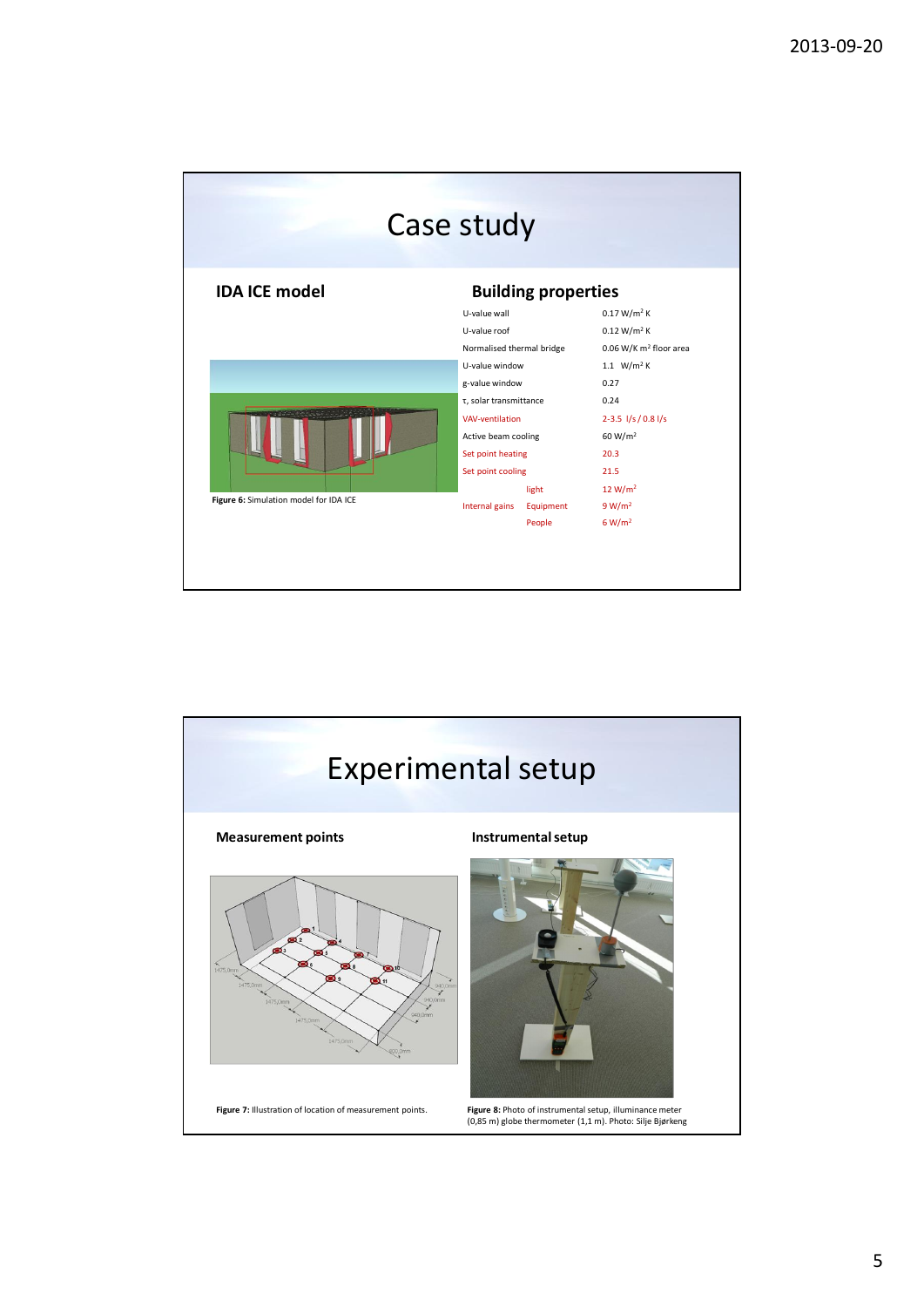

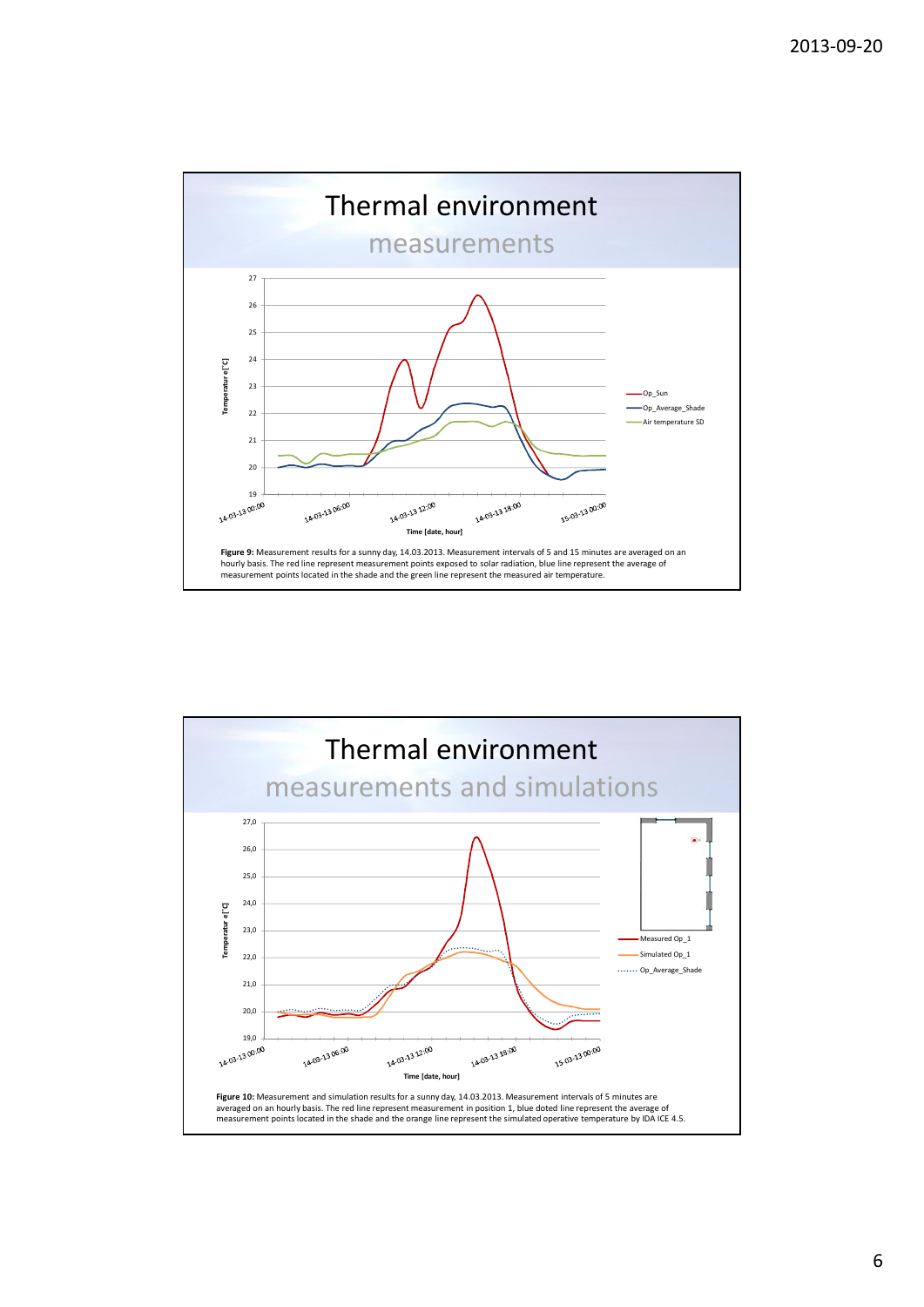|                                                                                                 |                                  |                             |                       |                                     | calculations                     |                               |              |                                               |                                                  |                       |                                      |                                                                                                |
|-------------------------------------------------------------------------------------------------|----------------------------------|-----------------------------|-----------------------|-------------------------------------|----------------------------------|-------------------------------|--------------|-----------------------------------------------|--------------------------------------------------|-----------------------|--------------------------------------|------------------------------------------------------------------------------------------------|
|                                                                                                 |                                  |                             |                       |                                     |                                  |                               |              |                                               |                                                  |                       |                                      |                                                                                                |
|                                                                                                 |                                  |                             |                       |                                     |                                  |                               |              |                                               |                                                  |                       |                                      |                                                                                                |
|                                                                                                 |                                  |                             |                       |                                     |                                  |                               |              |                                               |                                                  |                       |                                      |                                                                                                |
|                                                                                                 |                                  |                             |                       |                                     |                                  |                               |              |                                               |                                                  |                       |                                      |                                                                                                |
|                                                                                                 |                                  |                             |                       |                                     |                                  |                               |              |                                               |                                                  |                       |                                      |                                                                                                |
| Table 1: Calculation of operative temperature for sunny conditions during the experiment period |                                  |                             |                       |                                     |                                  |                               |              |                                               |                                                  |                       |                                      |                                                                                                |
| fime                                                                                            | Weateher<br>conditions           | Measured air<br>temperature | Measured<br>norrative | Diffus horisontal<br>radiation      | Directnormal<br>radiation        | calculated solar<br>radiation | temperature  | Calculated radiant calculated mean<br>radiant | calculated<br>operative                          | measured<br>operative | Relative error in<br>percentage with | Comment                                                                                        |
|                                                                                                 |                                  | temperature in              |                       | (calculated based (calculated based |                                  | T umrt                        | temperature  |                                               | temperature in the temperature in the respect to |                       |                                      |                                                                                                |
|                                                                                                 |                                  |                             | shadow                | on Skartveit og<br>Olseth 1998)     | on Skartveit og<br>Ol seth 1998) |                               |              | T mrt                                         | sun                                              | sun                   | measured values                      |                                                                                                |
|                                                                                                 |                                  | [°c]                        | [°c]                  | [W/m']                              | [W/m]                            | [W/m']                        | [C]          | $\Gamma$ C]                                   | [°c]                                             | [°c]                  | 1951                                 |                                                                                                |
| 12.03.2013.15:00<br>12.03.2013.16:00                                                            | sunny                            | 21,7<br>21.7                | 222<br>21.9           | 85<br>129                           | 827<br>707                       | 738.4<br>656.8                | 22,7<br>22.2 | 29.0<br>27.8                                  | 25,4<br>24,7                                     | 259<br>25.1           | 2,074<br>1,447                       |                                                                                                |
| 12.03.2013.17:00                                                                                |                                  | 21.8                        | 22.1                  | 93                                  | 618                              | 504,6                         | 22.5         | 26.8                                          | 24,3                                             | 23.9                  | $-1,621$                             | Not sun the whole hou                                                                          |
| 13.03.201315:00                                                                                 | sunny                            | 22.0                        | 22.4                  | 120                                 | 819                              | 870.2                         | 22.7         | 30.1                                          | 26.1                                             | 26,4                  | 1,265                                |                                                                                                |
| 13.03.201316:00                                                                                 |                                  | 21.8                        | 22.1                  | 124                                 | 741                              | 790.3                         | 22.3         | 29.1                                          | 25.4                                             | 26.0                  | 2.196                                |                                                                                                |
| 13.03.201317:00                                                                                 |                                  | 21.8                        | 21,8                  | 100                                 | 654                              | 640,5                         | 21.9         | 27,5                                          | 24,6                                             | 23,9                  | $-2.922$                             | Not sun the whole hou                                                                          |
| 14.03.201314:00                                                                                 | sunny                            | 21.9                        | 22.1                  | 102.8                               | 875.1                            | 865.3                         | 22.3         | 29.7                                          | 25.8                                             | 25.6                  | $-0,631$                             |                                                                                                |
| 14.03.201315:00                                                                                 |                                  | 22.0                        | 22.4                  | 121.7                               | 825.5                            | 876.0                         | 22.8         | 30.2                                          | 26.1                                             | 26.3                  | 0.966                                |                                                                                                |
| 14.03.201316:00                                                                                 |                                  | 21.7                        | 22.0                  | 125.6                               | 748.4                            | 796.1                         | 22.4         | 29.2                                          | 25.4                                             | 25.6                  | 0.673                                |                                                                                                |
| 18.03.201312:00                                                                                 | Partly cloudy                    | 21.5                        | 21.9                  | 137                                 | 625                              | 499.4                         | 22.3         | 26.6                                          | 24.0                                             | 23.6                  | $-1.865$                             | Not sun the whole hou                                                                          |
| 18.03.201313:00                                                                                 |                                  | 21.8                        | 22.0                  | 135                                 | 779                              | 715.9                         | 22.2         | 28.4                                          | 25.1                                             | 23.9                  | $-4.871$                             | Not sun the whole hou                                                                          |
| 18.03.201314:00<br>18.03.201315:00                                                              |                                  | 22.2<br>22.0                | 22.2<br>22.1          | 179<br>118                          | 414<br>614                       | 509.9<br>664.8                | 22.3<br>22.3 | 26.7<br>28.0                                  | 24.5<br>25.0                                     | 25.3<br>25.7          | 3.230<br>2.710                       |                                                                                                |
| 18.03.201316:00                                                                                 |                                  | 21.4                        | 21.6                  | 120                                 | 211                              | 288.7                         | 21.8         | 24.3                                          | 22.9                                             | 24.4                  | 6.407                                | Weather data from A                                                                            |
| 21.03.201312:00 Partly cloudy/                                                                  |                                  | 21.4                        | 21.9                  | 110                                 | 825                              | 598.6                         | 22.5         | 27.6                                          | 24.5                                             | 23.7                  | $-3.316$                             | Not sun the whole hou                                                                          |
|                                                                                                 | 21.03.201313:00 Sunny after noon | 21.6                        | 22.2                  | 92                                  | 894                              | 766.1                         | 22.7         | 29.2                                          | 25.4                                             | 24.9                  | $-2.250$                             | Not sun the whole hou                                                                          |
| 21.03.201314:00                                                                                 |                                  | 22.0                        | 22.0                  | 75                                  | 911                              | 860.3                         | 22.0         | 29.4                                          | 25.7                                             | 25.7                  | $-0.234$                             |                                                                                                |
|                                                                                                 |                                  | 21.9                        | 22.1                  | 115                                 | 839                              | 865.9                         | 223          | 29.6                                          | 25.7                                             | 26.2                  | 1,701                                |                                                                                                |
| 21.03.201315:00                                                                                 |                                  |                             |                       | 147                                 | 764                              | 808.5                         | 22.0         | 28.9                                          | 25.3                                             | 25.5                  | 0.926                                |                                                                                                |
| 21.03.2013.16:00                                                                                |                                  | 21.7                        | 21.8                  |                                     |                                  |                               |              |                                               |                                                  |                       |                                      |                                                                                                |
|                                                                                                 |                                  | 22.1                        | 22.1                  | 187                                 | 454                              | 532.4                         | 22.0         | 27.3                                          | 24.7                                             | 24.0                  | $-2.766$                             |                                                                                                |
| 22.04.201310:00 Partly cloudy<br>22.04.201311:00                                                |                                  | 22.3                        | 22.4                  | 182                                 | 537                              | 537.4                         | 22.5         | 27.8                                          | 25.1                                             | 26.7                  | 6.175                                | Not sun the whole hou<br>Weather data from Å                                                   |
| 22.04.201312:00                                                                                 |                                  | 22.5                        | 22.7                  | 174.8                               | 707.2                            | 538.4                         | 22.9         | 28.3                                          | 25.4                                             | 24.9                  | $-1.975$                             |                                                                                                |
| 23.04.201313:00                                                                                 |                                  | 22.8                        | 23.2                  | 121.8                               | 822.4                            | 389.8                         | 23.6         | 27.4                                          | 25.1                                             | 25.1                  | $-0.087$                             |                                                                                                |
| 23.04.201310:00 Partly cloudy                                                                   |                                  | 22.6                        | 22.9                  | 164                                 | 518                              | 615.7                         | 23.3         | 29.3                                          | 26.0                                             | 25.4                  | $-2.037$                             |                                                                                                |
| 23.04.201311:00<br>23.04.201312:00                                                              |                                  | 22.9<br>23.2                | 23.3<br>23.2          | 168<br>169                          | 581<br>712                       | 610.2<br>596.3                | 23.7<br>23.1 | 29.7<br>29.0                                  | 26.3<br>26.1                                     | 27.9<br>24.5          | 5.747<br>$-6.448$                    | Not sun the whole hou<br>Not sun the whole hou<br>Weather data from Å<br>Not sun the whole hou |

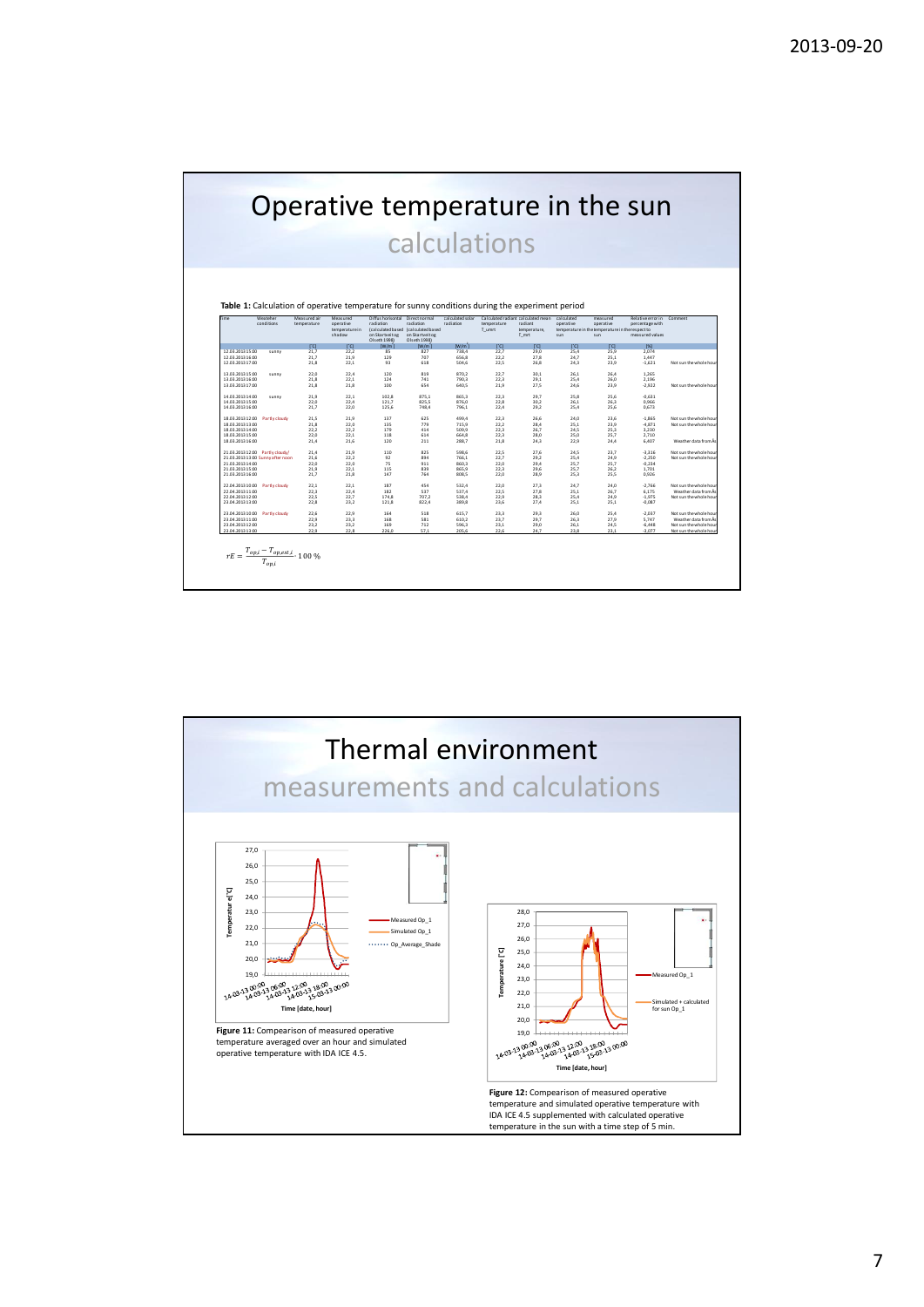

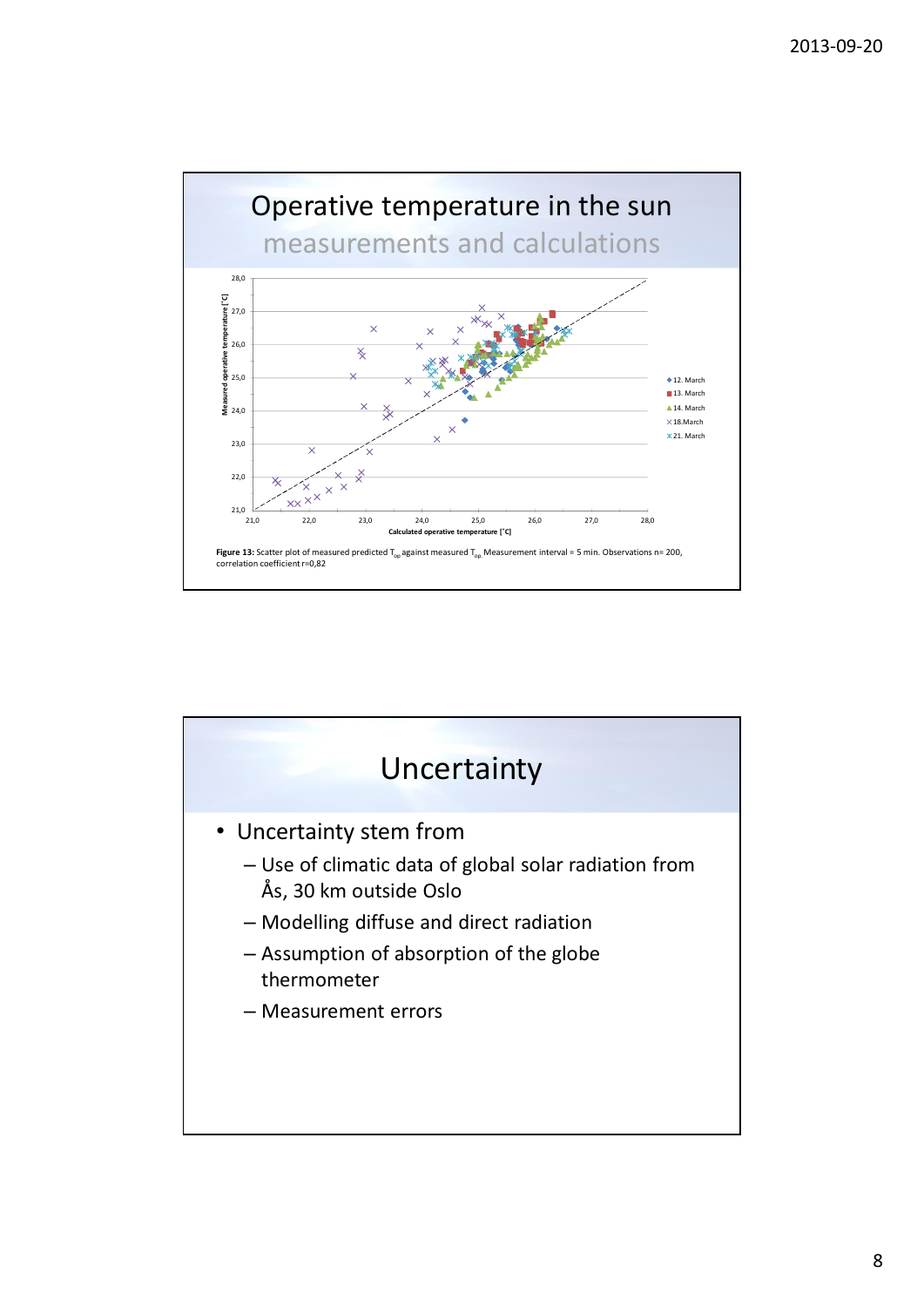